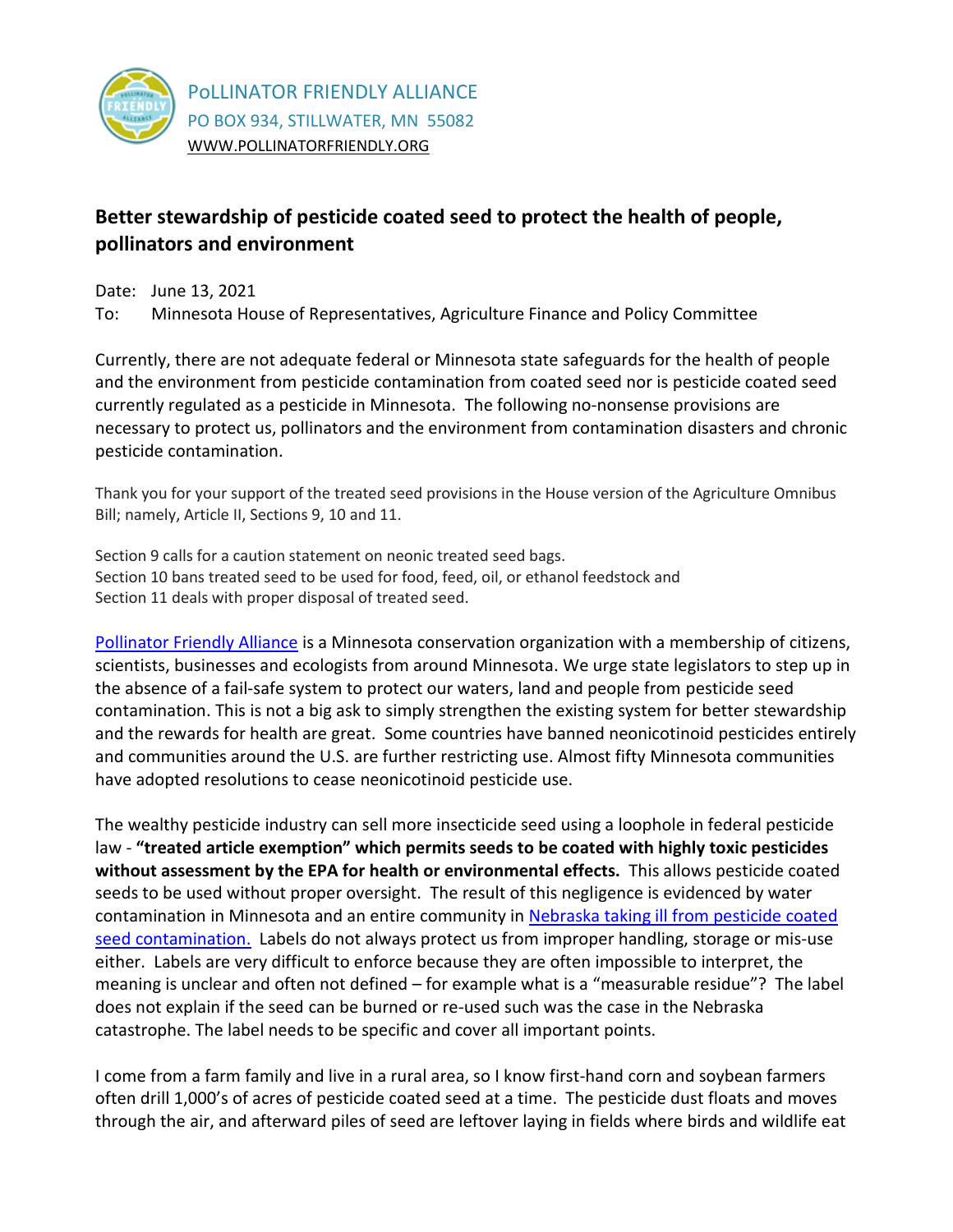them, and ground water is contaminated. Suggested best practices are not going to protect us or wildlife and the environment. A law is needed to require proper stewarding of pesticide-coated seed.

**Neonicotinoid contamination has been studied repeatedly and reported on for years – it is no secret that neonicotinoid insecticides on coated seeds are toxic. Recent science shows** neonic pesticides kill pollinators outright and sicken them at sublethal doses, neonics contaminate water [\(Five surface water pesticides of concern, Minnesota MDA 2020\)](https://www.mda.state.mn.us/surface-water-pesticides-concern), birds are effected [\(Neonic reduces](https://science.sciencemag.org/content/365/6458/1177)  [migration in songbirds, Eng 2019\)](https://science.sciencemag.org/content/365/6458/1177) and most recently large mammals such as deer (Effects of neonics [on physiology and reproduction of white-tailed deer, Berheim 2019\)](https://www.nature.com/articles/s41598-019-40994-9). Two flagship species- monarch butterfly and rusty patched bumble bee (Minnesota state bee) - are under the watchful eyes of pollinator researchers and declining numbers of monarchs tell us that pollinators are at a critical point for extinction requiring immediate action.

## **These small steps to steward pesticide coated seed will help keep Minnesota communities safe.**

Thank you, Laurie Schneider, Executive Director, and the Members of the Board of Directors Pollinator Friendly Alliance [www.pollinatorfriendly.org](http://www.pollinatorfriendly.org/)

## Selected support references:

**PESTICIDES IN MINNESOTA WATERS:** Minnesota Department of Agriculture, *surface water pesticides of concern* (2020) <https://www.mda.state.mn.us/surface-water-pesticides-concern>

**INSECTICIDE COATED SEED CONTAMINATES NEBRASKA COMMUNITY AT ETHANOL PLANT** January 2021: [https://www.theguardian.com/us-news/2021/jan/10/mead-nebraska-ethanol-plant](https://www.theguardian.com/us-news/2021/jan/10/mead-nebraska-ethanol-plant-pollution-danger)[pollution-danger](https://www.theguardian.com/us-news/2021/jan/10/mead-nebraska-ethanol-plant-pollution-danger)

**POLLINATOR DECLINE:** Xerces Society: *The science behind the role neonics play in harming bees*. Jennifer Hopwood, Aimee Code, Mace Vaughan et al. (2016) [https://xerces.org/sites/default/files/2018-05/16-023\\_01\\_XercesSoc\\_ExecSummary\\_How-Neonicotinoids-](https://xerces.org/sites/default/files/2018-05/16-023_01_XercesSoc_ExecSummary_How-Neonicotinoids-Can-Kill-Bees_web.pdf)[Can-Kill-Bees\\_web.pdf](https://xerces.org/sites/default/files/2018-05/16-023_01_XercesSoc_ExecSummary_How-Neonicotinoids-Can-Kill-Bees_web.pdf)

**NEONIC EFFECTS ON LARGE MAMMALS**: Scientific Reports: *Effects of Neonicotinoid Insecticides on Physiology and Reproductive Characteristics of Captive Female and Fawn White-tailed Deer*. Elise Hughes Berheim, Jonathan A. Jenks, Jonathan G. Lundgren, et al. volume 9, Article number: 4534 (2019) <https://www.nature.com/articles/s41598-019-40994-9>

**RESULTS OF PESTICIDE STUDY OF NEONIC EXPOSURE TO WHITE-TAILED DEER IN MINNESOTA** March 1, 201, Minnesota Department of Natural Resources [https://www.dnr.state.mn.us/news/2021/03/01/preliminary-results-pesticide-study-show-widespread](https://www.dnr.state.mn.us/news/2021/03/01/preliminary-results-pesticide-study-show-widespread-neonicotinoid-exposure-minnesota-white-tailed-deer)[neonicotinoid-exposure-minnesota-white-tailed-deer](https://www.dnr.state.mn.us/news/2021/03/01/preliminary-results-pesticide-study-show-widespread-neonicotinoid-exposure-minnesota-white-tailed-deer)